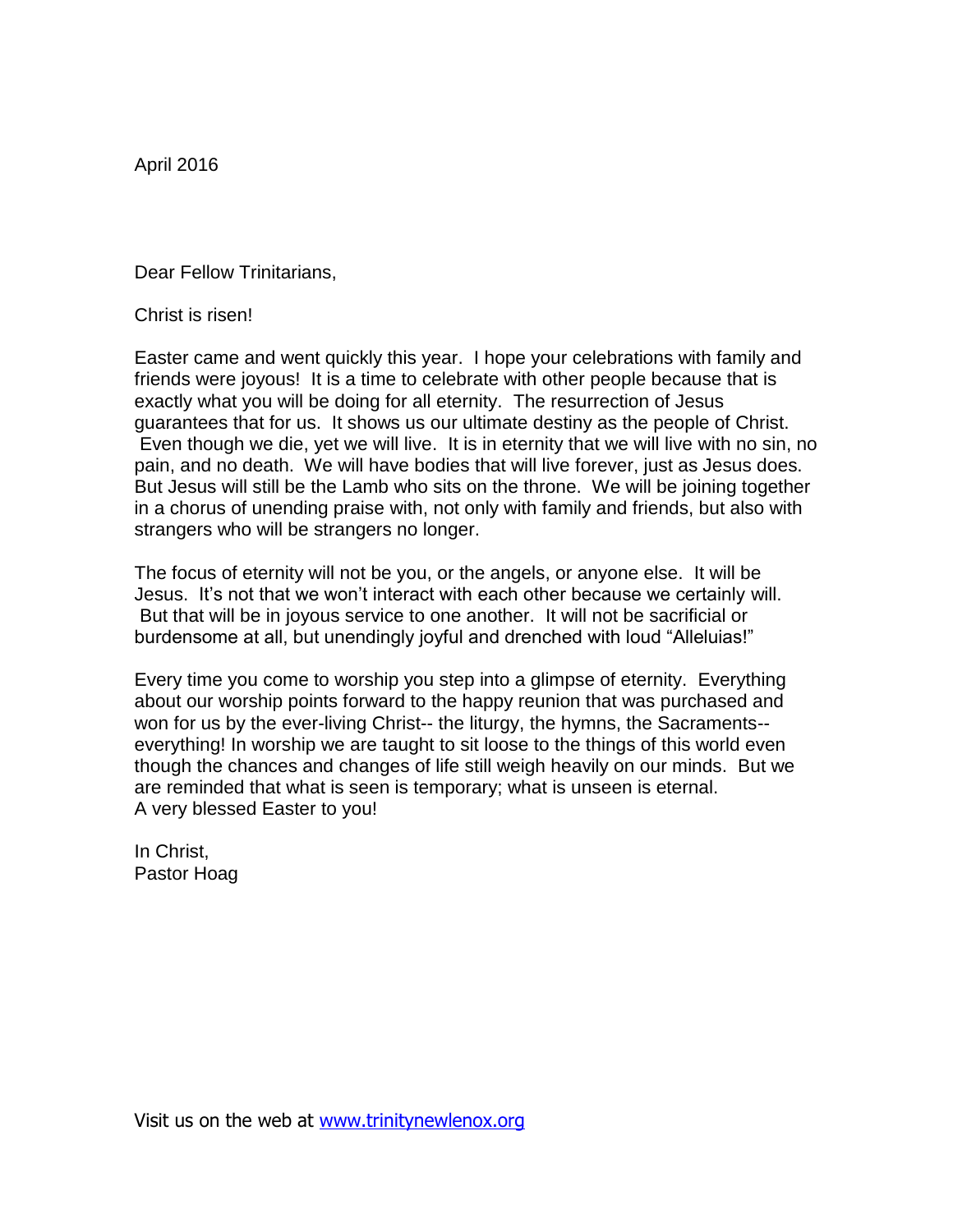

# **APRIL 2016 NEWSLETTER**



# **Thank you to the following for donating the beautiful plants**

**for Easter:** Thank you to the following who donated the beautiful plants for our Easter services: Debbie and Biff Aiken, Lois and Frank Ashley, Jennifer Kojro-Badziak, Bob and Kim Blecke, John and Jan Buell, Marnean Briese, Denise and Bob Buchanan, Janet and Tom Clark, the Cuthbert Family, Jack and Lois Dobbs, Bob and Tammy Doerrer, Janet Deforest, Judi Donovan, Henry and Betty Dunker, Jan and Ernie Falk, Betty Hopkinson, Tom and Wendy Kaun, the Koehler Family, Joe and Renee Lavazza, Michael and Marilou Lerner, Jeff and Sharon Lorenz, Sharon and Phil MacFarlane, Al McCullough, Larry and Debbie Miller, Jeff and Janell McDonald, Bill and Sally Jackson, Fred and Midge Meents, Cheryl Mork, Gary and Kay Purnell, Rich and Jackie Rohner, Bob and Ann Romadka, Doug and Jan Schlak, Robert and Christine Stark, Steve and Rita Tinker, Rex and Jan Toepke, and the Wheeler Family



**Thanks to Jeff McDonald and Andy Verchimak for once again chairing the annual Easter Breakfast, and to the Social Ministry Committee for their help on Saturday morning, with the set up and the preparation of food. Thank you to all the volunteers who worked the breakfast and also to those to donated bakery items. We are sure everyone who attended the breakfast enjoyed the delicious ham, eggs and bakery goods. This was another great way to get acquainted with fellow church members.**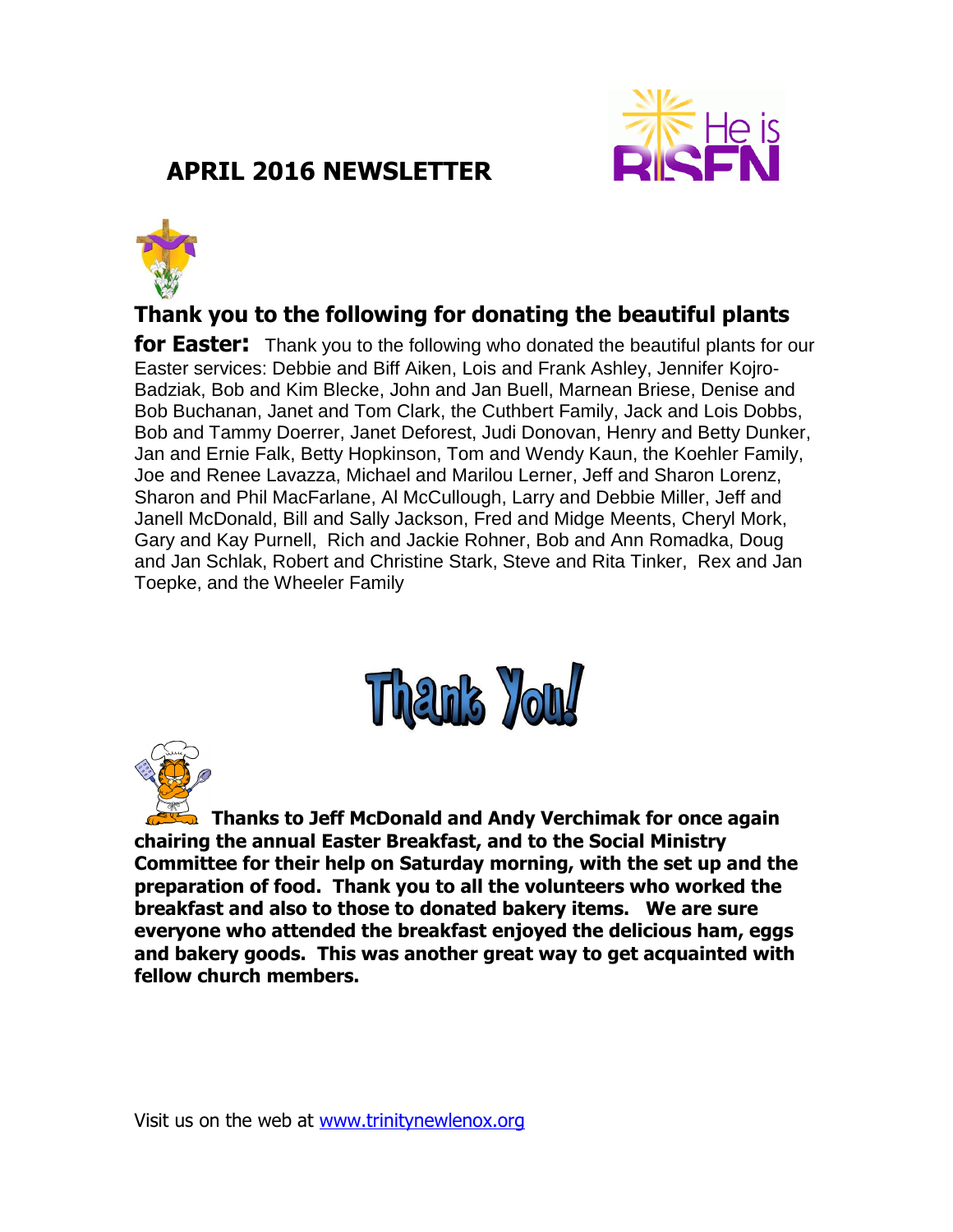

**Thanks also to Doris Bay, and her helpers, for organizing the Tenth Annual East Egg Hunt. A special thanks to everyone who donated the candy and trinkets. The children, and parents, enjoyed the fun.**



**Thank you to our members who helped with the ushering during the Lenten services. We appreciate your stepping up to help.**



**Thank you to the following organizations for serving the soup and sandwich suppers prior to our weekly Lenten Service: Chancel Guild, Youth Group, Sunday School, Church Council, and Women's League. The proceeds from the donation baskets from each serving were given to the Youth for their trip to New Orleans in July for the National Youth Gathering.**



#### **Updates from Council President, Jeff McDonald.**

Spring has sprung at Trinity and hopefully you all enjoyed one of our Easter services. We were again the last stop of the Cross Walk this year and we lucked out with the weather this year. This also gave us the opportunity to explain to members of other churches that no, we did not run out of money to complete our stairs! (regrettably, a common misconception)

Now that the weather is warming up and we're able to resume outdoor work, our first two priorities will be to get our front stairs poured and have the paving done on Elm Street (by the lift entrance). Fortunately, the lift is getting regular use and we even had a few moms with strollers use it during the Cross Walk. While it seemed to take a long time

Visit us on the web at [www.trinitynewlenox.org](http://www.trinitynewlenox.org/)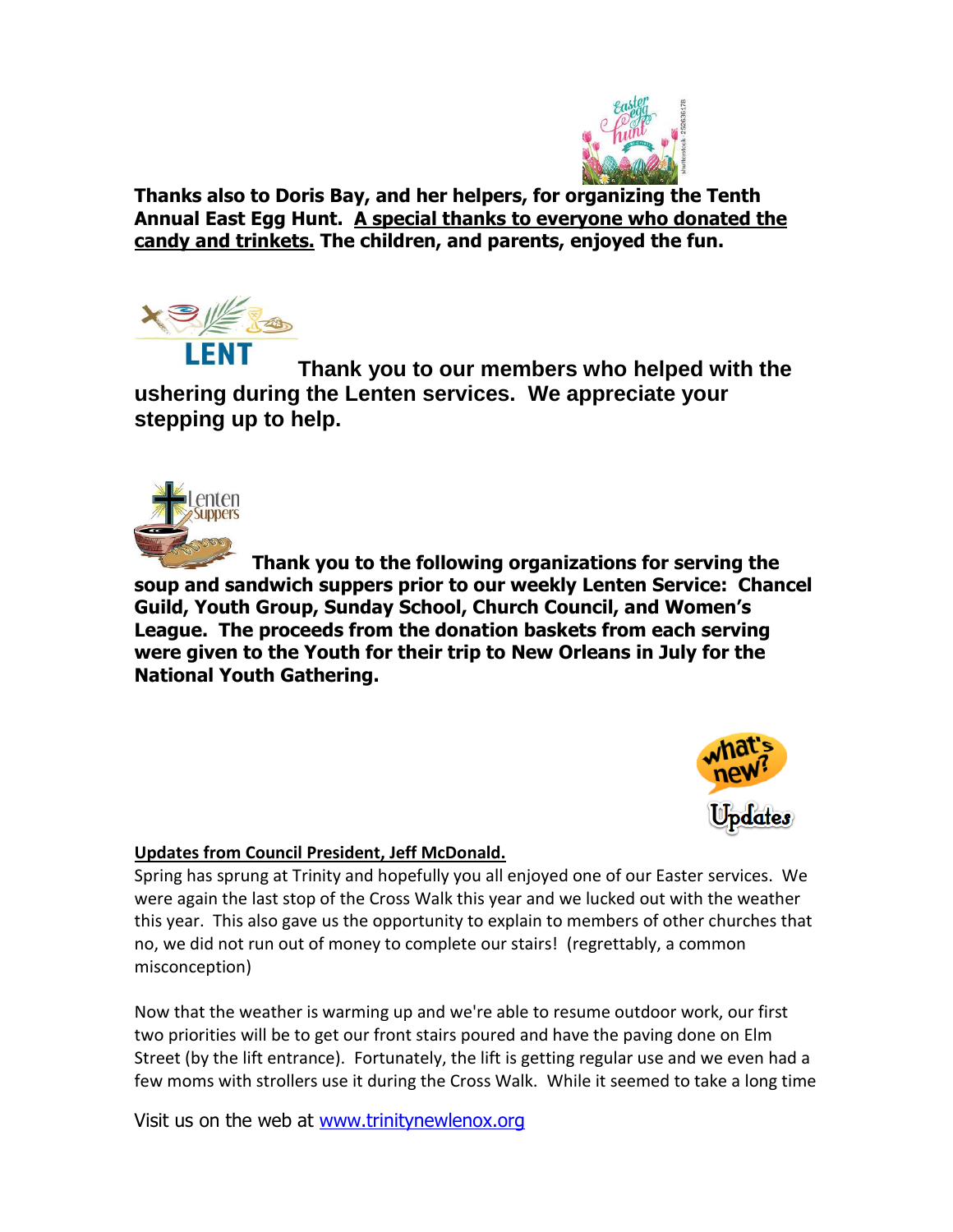to get this installed, the lift continues to work well and is a great addition to Trinity. Thanks once more to all who helped to make that possible.

Please check out the bulletin board outside the narthex for information on our 2016 and 2017 planned projects. Those include regrading the courtyard in hopes of addressing our water problems, moving our various church offices for better access and utilization of our space, getting new windows in the gym to replace the broken and inefficient ones in there now, getting new flooring in the library and narthex and having our stained glass windows treated to ensure they last for decades to come. We are still getting bids for these projects, but we have estimated a total cost of approximately \$80,000 for all five combined (full disclosure - this is just an educated guess at this point). We'd like to keep the momentum of our 75th anniversary in 2015 going and keep making improvements to this building we all enjoy. With that in mind, we are prayerfully asking our members to consider helping support these projects in hopes that we can complete them without additional debt. Please check out the bulletin board for details of these projects and thanks in advance for helping us to complete these projects.



**CONFIRMATION CLASSES will continue on April 6, 13, 20 and 27 at 6:00 p.m.** 

# **Confirmation – Sunday, May 1st at the 10:30 a.m. worship**

**service.** The following young adults will be received into membership through Confirmation: Michael Daniel Bay, Collin William Black, Kelsey Hanna Evans, Logan Wilfred Hull, Erik William Johnson, Abigail Ellen King, Audrey Grace Minett, Theresa Marie Milianti, Nicholas John Myers, Madison Nicole Simon and Victoria Dawn Urbanczyk. We wish them God's blessings and congratulations on the completion of their studies. Please welcome them into our fellowship and keep them in your prayers.

# **Member Updates**

New Members:

Dawn Carlson, and Victoria, Julia and Jack Urbanczyk, from Hope Lutheran church, Fondulac, Wisconsin.

Chad Hull, and Logan and Paige Hull, from St. John's Lutheran Church, Buckley, IL

Jennifer Kojro-Badziak, from Unity Lutheran Church, Berwyn, IL

Deceased: Evelyn Clancy, December 13, 2016

Visit us on the web at [www.trinitynewlenox.org](http://www.trinitynewlenox.org/)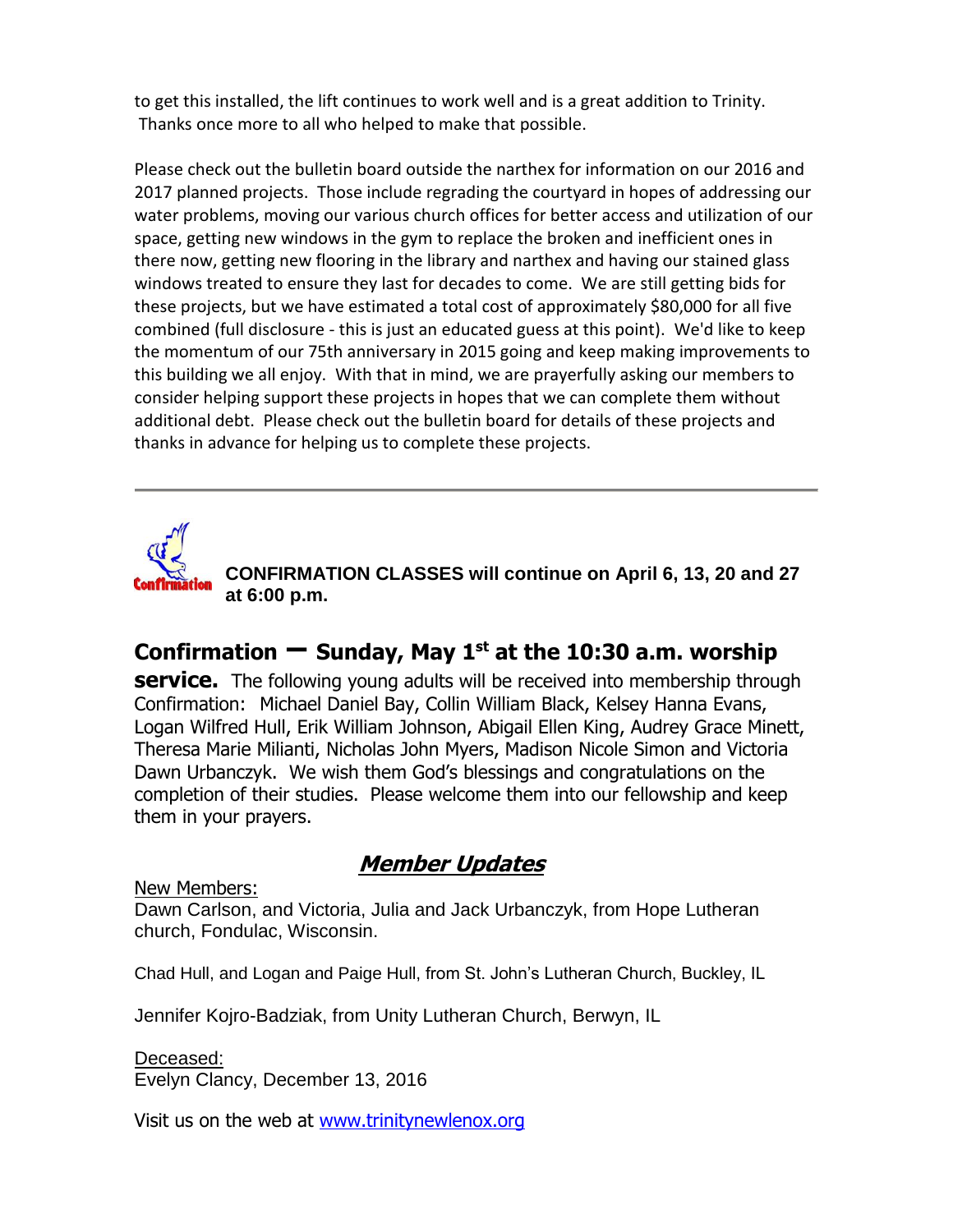

**Fannie May Candy Bar Sale!** The proceeds of the February sales were given to the Youth to help cover their expenses for their trip to the National Youth Gathering in New Orleans. Thanks to all the chocolate lovers who purchased \$295 worth of candy bars to help the youth.

Rita Larson is continuing to sell candy bars with the proceeds going to the Chancel Guild. The cost is \$1.00 each and are available after church services or in the church office. Please deposit your money in the envelope inside the candy bar box.



#### **Bible Classes – everyone is invited, and welcome to attend.**

Wednesday Morning – meets from  $8:30$  a.m.  $-10:00$  a.m. in the library. Sunday Morning – meets at 9:15 a.m. in the library.



**Scrip Fundraiser** - This is a gift card fundraiser - they are the same gift cards you can purchase from retailers, including over 300 brand-name grocery, department stores, restaurants, gas stations, hotels, home improvement, etc. We order the gift cards at a discount, and you pay face value for the gift cards. (For example, you pay \$25 for a \$25 Speedway gift card - the youth group obtains the card at a discount and keeps the difference.) You can purchase gift cards by filling out an order form (located by the youth bulletin board) or by placing your order online at **shopwithscrip.com**. If interested in placing orders online, you will need an enrollment code. Ask Angie Minett for the code or stop by the church office. Direct any questions you may have to Angie Minett at [minett411@yahoo.com](mailto:minett411@yahoo.com) or (815)467-2537.

**Deadline for turning in orders, along with payment, is Monday, April 4th at noon (with pick-up at church the following weekend on April 9th & 10th) and also Monday April 18th at noon (with pick-up the following weekend on April 23rd & 24th).**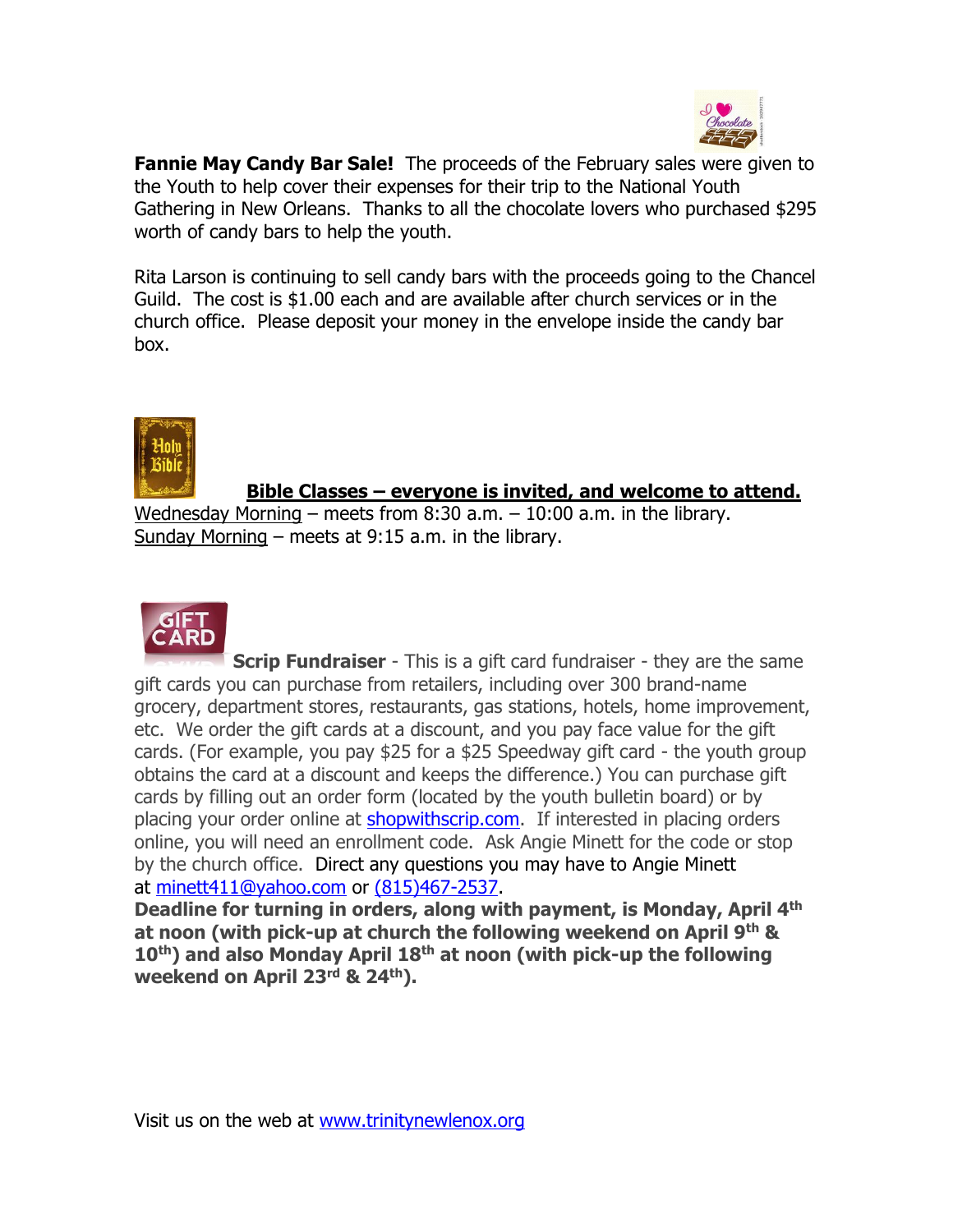

**Trinity Pre-School – Registration for Fall Pre-School is now open. Please tell your friends and neighbors.** There is a non-refundable registration fee of \$60.00 per student. School year beginning September 2015 the tuition per month will be \$100 for two day students and \$125 for three day students. Children must be 3 by September 1, 2015. For further information, please call Trinity Lutheran Church at 815.485.6973.

Pre-School Board Meeting is scheduled for April 17<sup>th</sup> at 9:15 a.m.



SPRING CLEAN-UP. Thank you to all the volunteers who came out Saturday, March 19<sup>th</sup> to clean up yard and flower beds. Special thanks to Chuck and Sandy Peters for planting the beautiful flowers in time for Easter.



Thank you to all the coffee hosts who take turns each Sunday following the 8:00 a.m. church service. Thanks also to the "new" volunteers who have signed up to a turn on the 4<sup>th</sup> Sunday of the month. We still have a couple open dates for **the 4th Sunday of the month. Please take a turn a sign up for one of those Sundays. A sign-up sheet is on the hallway table.** 



The April Sign-Up sheets for Readers, Greeters and MorningStar Mission are on the hallway table! Your help is appreciated.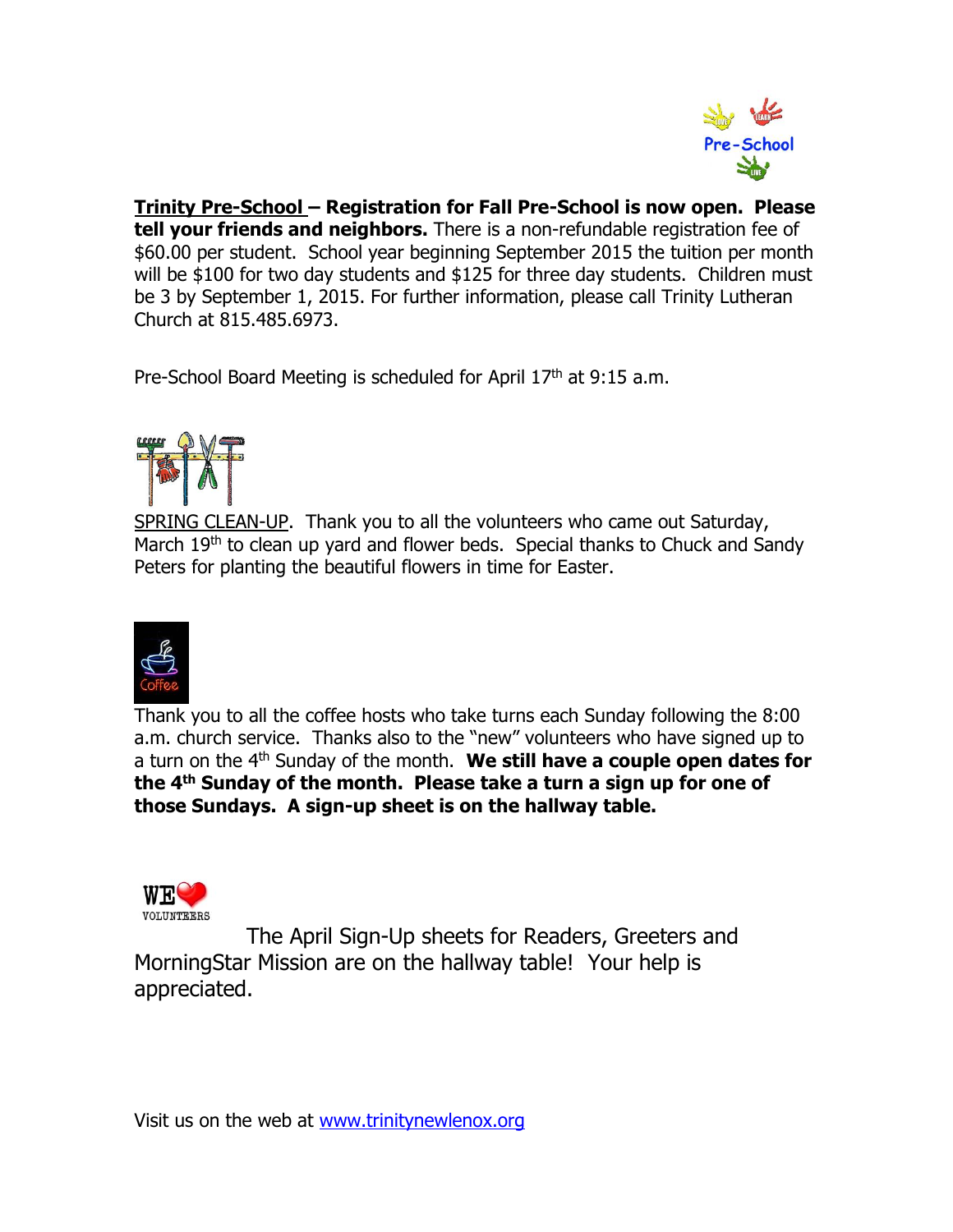# **SOCIAL MINISTRY**

Our next meeting will be Monday, April 11<sup>th</sup> at 7:00 p.m. at Jeanine Welsh's home. All ladies of Trinity are invited to join our committee. If you have any questions or would like further information, please contact the church office at 815.485.6973.





**"Sole Hope" Shoe Cutting Workshop – April 5th from 1:00 – 3:00 p.m. and again from 6:30 – 8:30 p.m.** *Please come join us. We can use your help! Remember to bring your scissors!* **This will be our final workshop and all cut out shoes will be mailed to Sole Hope.** 



**St. Matthew's Outreach**:

**We are continuing with our collection of clothing and household goods as well as food for St. Matthew's. Food items should be placed in the container at the top of the steps by the parking lot door. Clothing and household goods should be placed in the room at the East end of the church basement. Thank you Chuck and Sandy Peters for transporting items to St. Matthew's the past few weeks.**



**BLOOD DRIVE HERE AT TRINITY – Monday, April 11**

**Heartland's "big coach" will be in our parking lot from 3:00 – 7:00 p.m. To schedule an appointment please sign up online at [www.heartlandbc.org.](http://www.heartlandbc.org/) Or call Debbie at 815.462.0687. Walk-in's are always welcome! Prepare for your donation: Eat Well – Stay Hydrated – Bring ID.**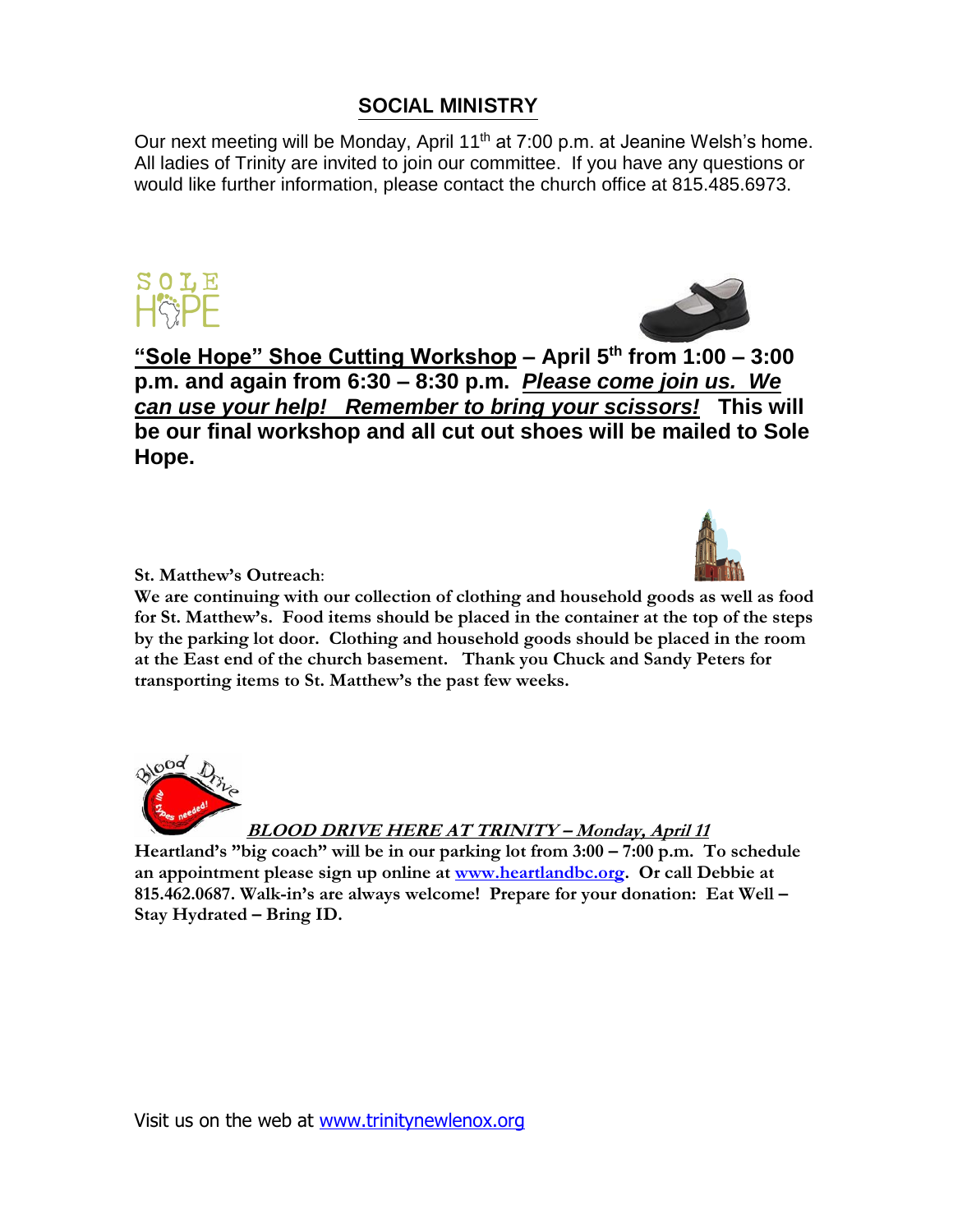

**SAVE THE DATE! CHURCH PICNIC, SUNDAY, JUNE 5 TH The Social Ministry Committee is working on plans for a summer picnic here at Trinity.** *We will have food and games for all ages.* 



 **If you have a Bingo Game that we could borrow, or if you have one you would like to donate, please call the church office at 815.485.6973.**



**MorningStar Mission:** The next serving dates for April 4<sup>th</sup> and 18<sup>th</sup>. Thanks to all the volunteers who help each week. If you are interested in helping, the sign up sheet is on the hallway table.



**Chancel Guild**: The next meeting will be **Monday, April 4 th at 6:30 p.m.** All ladies of Trinity are invited to visit. Hostesses are Cindy Spiess and Jan Falk.



Chancel Guild recently repaired/replaced the frayed hymn/Bible markers. Please remind your children to not braid or fray them.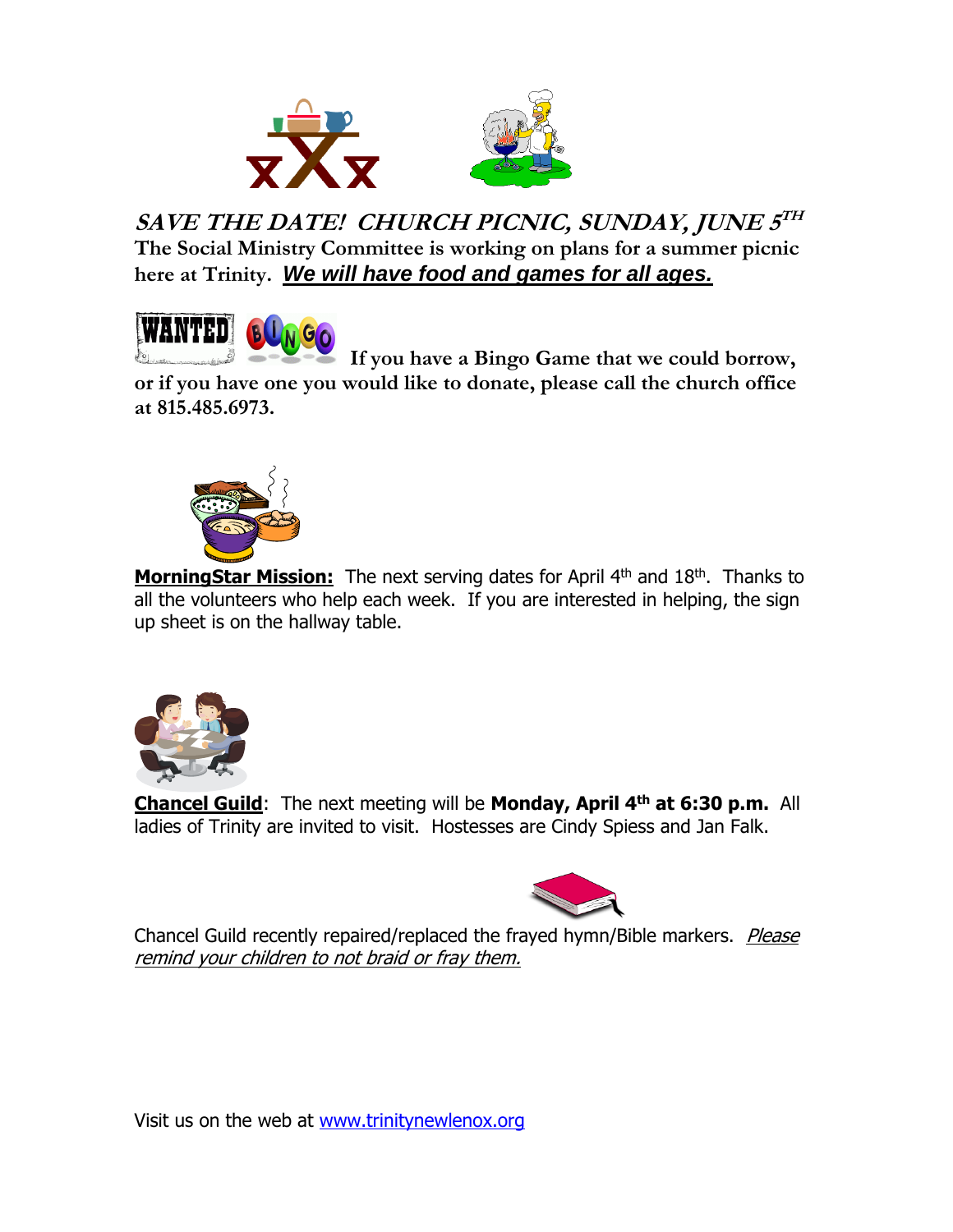

### **CHOIR Rehearsals will be held each Wednesday in April, at 7:00 p.m. New voices are always welcome.**



**Women's League** The next meeting will be **Tuesday, April 26<sup>th</sup> at 12:30 p.m.** Hostesses are Jan Falk, May Schrank and Midge Meents.



**ALTAR FLOWERS:** Flowers are placed on our altar every Sunday to enhance and beautify our altar area in memory of a loved one, to commemorate a birthday, wedding anniversary or in celebration of God's blessings. Check the chart and see if a date is open that you would like to donate flowers. If the date(s) you would like are already taken, you may be able to share a Sunday with someone else. The flower order forms are attached to the cabinet in the hallway outside the church office. If you would like to give altar flowers, complete the form and place it in the Chancel Guild mailbox in the church office. If you have any questions, please call Christine Stark at 815.478.4069 or email her at [candb.stark@gmail.com](mailto:candb.stark@gmail.com) The cost of the flowers is \$8.50 for one vase or \$17.00 for both vases. The flowers may be picked up after the Sunday service.



**VBS – SAVE THE DATE! June 20-24th .** Members of Trinity may sign up in April.